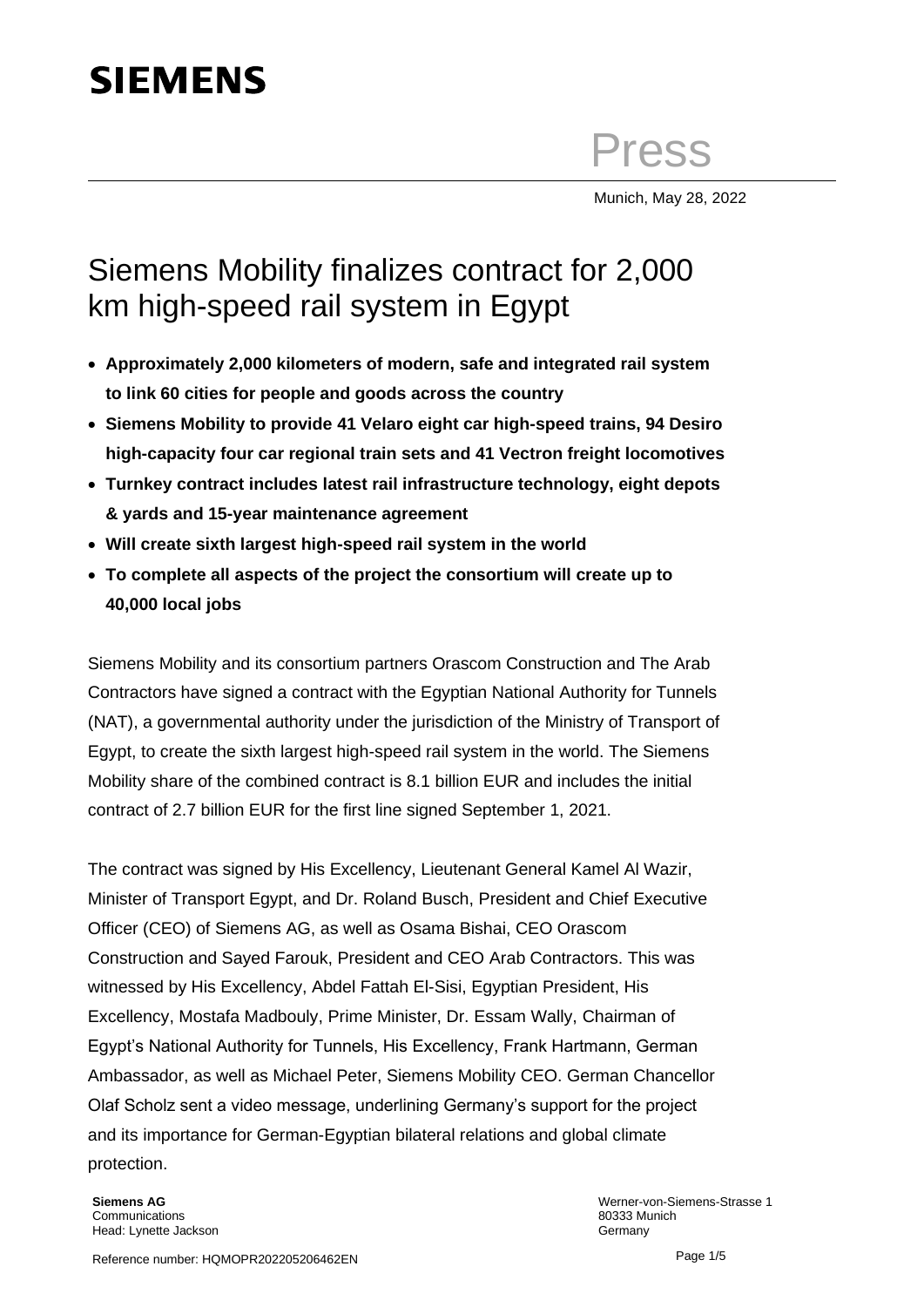**Siemens AG** Press release

The 2,000-kilometer state-of-the-art high-speed rail network will connect 60 cities throughout the country, with trains that can operate at up to 230 km/h. This means that approximately 90 percent of Egyptians will have access to this modern, safe, and integrated rail system. With a modal shift to train transport, the fully electrified network will cut carbon emissions by 70 percent compared to current car or bus transport, further supporting Egypt's efforts in transforming its mobility to a more sustainable one. Together with civil works partners Orascom Construction and The Arab Contractors, Siemens Mobility will provide its comprehensive turnkey services to design, install, commission, and maintain the entire system for 15 years.

"The new electrified train network comes as a consolidation of the fruitful cooperation between Egypt and Germany in the field of infrastructure and will represent a valuable great addition to Egypt's transportation system, marking the beginning of a new era for the railways system in Egypt, Africa, and the Middle East," said His Excellency, Egyptian President Abdel Fattah El-Sisi.

"The opportunity to provide Egypt with a modern, safe, and affordable transportation system that will transform the everyday for millions of Egyptians, create thousands of local jobs and reduces CO2 emissions in transport, is an honor for us. Not only will it promote economic growth, it will also enable Egypt to take a leap forward in rail transportation. With our latest technology in rolling stock, signaling, and maintenance services, Egypt will have the sixth largest and most modern highspeed rail network in the world," said Roland Busch. "In addition, it is the biggest order in the history of Siemens!"

"This landmark transportation project is truly historic for both Egypt and Siemens and we are honored to partner with the Ministry of Transport to reimagine the future of transportation in Egypt. The extensive 2,000 km high-speed rail network will connect 60 cities and enable around 500 million journeys a year. It will link the country like never before, fight pollution and global warming, while also providing an effective and reliable method for the movement of goods," said Michael Peter. "Together with our partners, we will develop from scratch a complete and state of the art rail network that will offer a blueprint for the region on how to install an integrated, sustainable, and modern transportation system."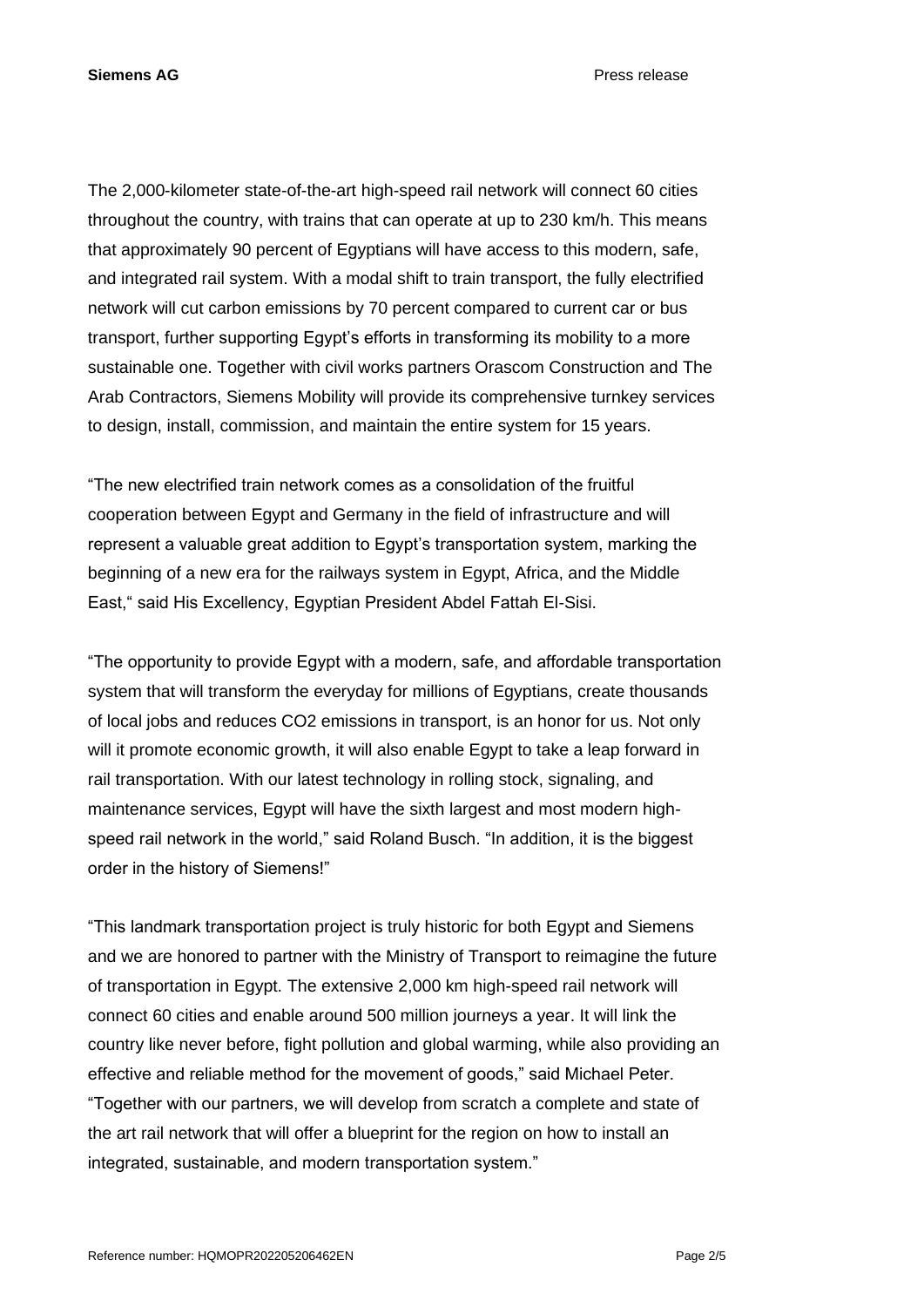The Egyptian high-speed network will consist of three lines: The already announced "Suez Canal on rails," a 660-kilometer line connecting the port cities of Ain Sokhna on the Red Sea to Marsa Matrouh and Alexandria on the Mediterranean. And the two rail lines signed today. The second line will be about 1,100 kilometers and run between Cairo and Abu Simbel near the Sudan border, linking the mega city to rising economic centers in the south. Furthermore, it will allow for the development of communities up and down the Nile, which will subsequently provide additional opportunities for small and family-owned businesses to flourish. The third line will cover 225 kilometers. This line will connect the world heritage archeological sites in Luxor with Hurghada by the Red Sea. In addition, this rail link will significantly improve the efficiency and sustainability of freight transport for goods and materials between Safaga harbor and inland locations.

To support the installation of the rail network, the consortium will directly create up to 40 thousand jobs in Egypt, with an additional 6,700 at Egyptian suppliers and indirectly through the wider Egyptian economy.

To equip the entire rail network, Siemens Mobility will deliver trains based on its proven product platforms. This includes 41 Velaro eight car high-speed trains, 94 Desiro high-capacity four car regional train sets, and 41 Vectron freight locomotives. On all three lines, Siemens Mobility will install a safe and reliable signaling system based on the European Train Control System (ETCS) Level 2 technology, as well as the power supply system that will deliver efficient and continuous energy.

Siemens Mobility will provide its latest digital products and platforms that will optimize operations throughout the network for the trains, rail infrastructure and subsystems. The digital application Railigent will be used to provide comprehensive asset management and maintenance to guarantee the highest availability. Digitalized depots will enable seamless processes from problem identification to correction. Automated Ticketing, Digital Station and Power Management solutions will help to meet the challenges surrounding capacity and efficiency in stations.

This press release, as well as pictures and videos are available at: [https://press.siemens.com/global/en/feature/moving-egypt](https://eur01.safelinks.protection.outlook.com/?url=https%3A%2F%2Fpress.siemens.com%2Fglobal%2Fen%2Ffeature%2Fmoving-egypt&data=04%7C01%7Cchris.mckniff%40siemens.com%7C8c07fac3d5824521e0b508d9420e4366%7C38ae3bcd95794fd4addab42e1495d55a%7C1%7C0%7C637613451331756973%7CUnknown%7CTWFpbGZsb3d8eyJWIjoiMC4wLjAwMDAiLCJQIjoiV2luMzIiLCJBTiI6Ik1haWwiLCJXVCI6Mn0%3D%7C2000&sdata=hPEm5GU01CunwOScOyjWYhtv0%2F7MKw7URmIosY6sFng%3D&reserved=0)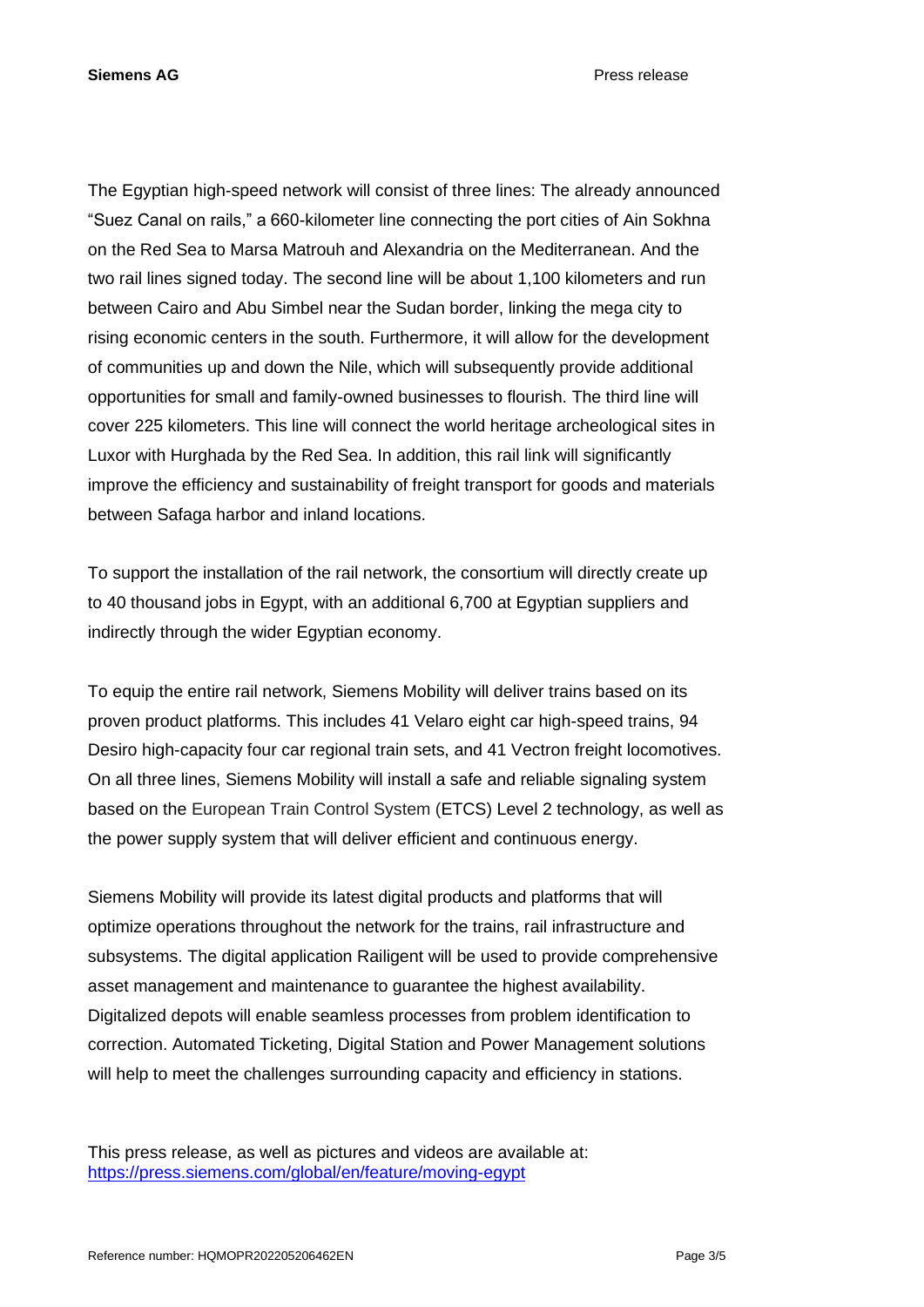For animated train footage please see: [https://sie.ag/3tLvLyx](https://eur01.safelinks.protection.outlook.com/?url=https%3A%2F%2Fsie.ag%2F3tLvLyx&data=04%7C01%7Cchris.mckniff%40siemens.com%7Cfffc2faa3c7746ea025508d9155bef08%7C38ae3bcd95794fd4addab42e1495d55a%7C1%7C0%7C637564306898070829%7CUnknown%7CTWFpbGZsb3d8eyJWIjoiMC4wLjAwMDAiLCJQIjoiV2luMzIiLCJBTiI6Ik1haWwiLCJXVCI6Mn0%3D%7C1000&sdata=%2BQNkmZU7AWGrzxhspvnnnfM6QCfgCzaAehOLDck3gqM%3D&reserved=0)

#### **Contact for journalists:**

Florian Martens Phone: +49 162 2306627; E-mail: [florian.martens@siemens.com](mailto:florian.martens@siemens.com)

Claas Belling Phone: +49 173 690 15 86; E-mail: [claas.belling@siemens.com](mailto:claas.belling@siemens.com)

### Follow us on Twitter at:

[www.twitter.com/siemens\\_press](http://www.twitter.com/siemens_press) and [www.twitter.com/SiemensMobility](http://www.twitter.com/SiemensMobility)

**Siemens Mobility** is a separately managed company of Siemens AG. As a leader in transport solutions for more than 160 years, Siemens Mobility is constantly innovating its portfolio in its core areas of rolling stock, rail automation and electrification, turnkey systems as well as related services. With digitalization, Siemens Mobility is enabling mobility operators worldwide to make infrastructure intelligent, increase value sustainably over the entire lifecycle, enhance passenger experience and guarantee availability. In fiscal year 2021, which ended on September 30, 2021, Siemens Mobility posted revenue of €9.2 billion and had around 39,500 employees worldwide. Further information is available at: [www.siemens.com/mobility.](http://www.siemens.com/mobility)

**Siemens AG** (Berlin and Munich) is a technology company focused on industry, infrastructure, transport, and healthcare. From more resource-efficient factories, resilient supply chains, and smarter buildings and grids, to cleaner and more comfortable transportation as well as advanced healthcare, the company creates technology with purpose adding real value for customers. By combining the real and the digital worlds, Siemens empowers its customers to transform their industries and markets, helping them to transform the everyday for billions of people. Siemens also owns a majority stake in the publicly listed company Siemens Healthineers, a globally leading medical technology provider shaping the future of healthcare. In addition, Siemens holds a minority stake in Siemens Energy, a global leader in the transmission and generation of electrical power.

In fiscal 2021, which ended on September 30, 2021, the Siemens Group generated revenue of €62.3 billion and net income of €6.7 billion. As of September 30, 2021, the company had around 303,000 employees worldwide. Further information is available on the Internet at [www.siemens.com.](http://www.siemens.com/)